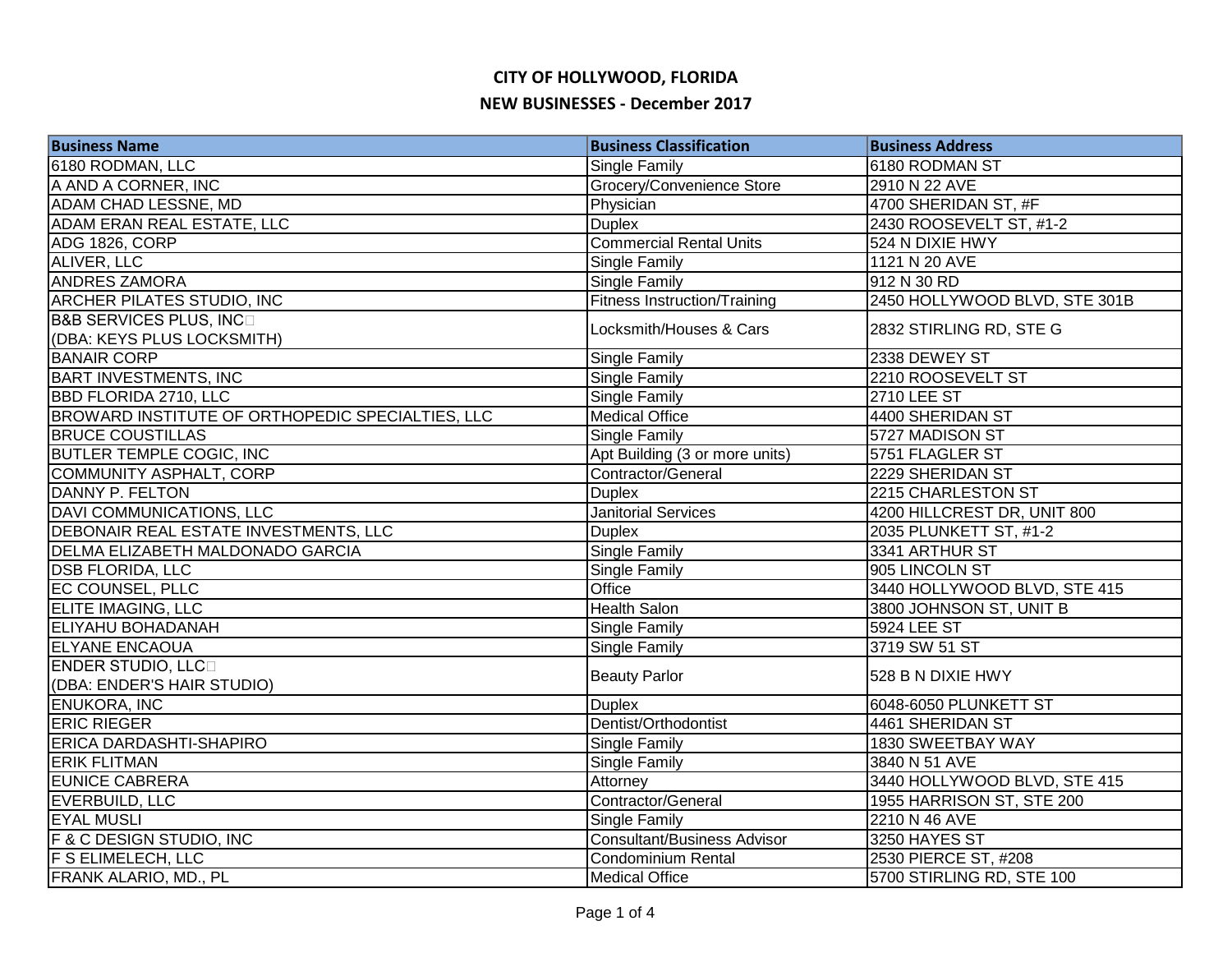| <b>Business Name</b>                   | <b>Business Classification</b>     | <b>Business Address</b>           |
|----------------------------------------|------------------------------------|-----------------------------------|
| <b>GLOBES GROUP, LLC</b>               | <b>Single Family</b>               | 2610 N 62 AVE                     |
| <b>GRAM GROUP REAL ESTATE 2, LLC</b>   | <b>Duplex</b>                      | 501 N 24 AVE-2BLDGS               |
| <b>GRAM GROUP REAL ESTATE 2, LLC</b>   | <b>Duplex</b>                      | 501 N 24 AVE-2BLDGS               |
| <b>GRAM GROUP REAL ESTATE 2, LLC</b>   | <b>Single Family</b>               | 2130 FUNSTON ST                   |
| <b>GRAM GROUP REAL ESTATE 2, LLC</b>   | <b>Single Family</b>               | 6034 DEWEY ST                     |
| <b>GRAM GROUP REAL ESTATE 2, LLC</b>   | <b>Single Family</b>               | 5733 WILEY ST                     |
| H&S ACCOUNTING & TAX SERVICES, INCO    |                                    | 7234 TAFT ST                      |
| (DBA: HERNS PIERRE PAUL)               | Accountant/Auditors                |                                   |
| HOLLYWOOD BEACH, LLCO                  | Restaurant/Bar                     | 2501 N OCEAN DR                   |
| (DBA: HOLLYWOOD BEACH MARRIOTT)        |                                    |                                   |
| <b>HOWARD SCHWARTZ</b>                 | Physician                          | 7261 SHERIDAN ST, STE 210         |
| <b>IHVH APARTMENTS, CORP</b>           | <b>Commercial Rental Units</b>     | 1300 N DIXIE HWY                  |
| <b>INNA G. YOUNG</b>                   | Condominium Rental                 | 320 S SURF RD, #706               |
| IRA R. LEFKOF, M.D.                    | Physician                          | 3700 WASHINGTON ST, STE 402       |
| IRA R. LEFKOF, M.D., P.A.              | <b>Medical Office</b>              | 3700 WASHINGTON ST, STE 402       |
| <b>ISHAY BITON</b>                     | <b>Single Family</b>               | 5806 HOOD ST                      |
| <b>JACQUELINE FRIAS</b>                | <b>Single Family</b>               | 711 N 69 WAY                      |
| <b>JEFFREY WORTH</b>                   | Physician                          | 4400 SHERIDAN ST                  |
| <b>JENNIFER FRITCH</b>                 | <b>Single Family</b>               | 2535 MCKINLEY ST                  |
| J-MORNINGSTAR, INC                     | Single Family                      | 6200 TAYLOR ST                    |
| JOZSEF ATTILA MICHNA REV LIV TR        | <b>Duplex</b>                      | 6013 PIERCE ST, #A-B              |
| <b>JUANA BROZ</b>                      | <b>Single Family</b>               | 6210 FLETCHER ST                  |
| <b>KAREN JOHNSON</b>                   | <b>Duplex</b>                      | 2718 PIERCE ST                    |
| <b>KENNETH TAYLOR</b>                  | Physician                          | 4400 SHERIDAN ST                  |
| KOREIV, LLC                            | <b>Consultant/Business Advisor</b> | 3820 LOMBARDY ST                  |
| LAW OFFICE OF IRMA YANET RAMIREZ, P.A. | Attorney                           | 2500 HOLLYWOOD BLVD, STE 203      |
| <b>LEVY FAMILY TRUST</b>               | <b>Single Family</b>               | 323 FILLMORE ST, UNIT 8           |
| LEVY RE MANAGEMENT, LLC                | <b>Single Family</b>               | 6880 TYLER ST                     |
| <b>LISSETE ELINKA ROSA</b>             | <b>Single Family</b>               | 3025 N 57 DR                      |
| LOGAN'S HOLLYWOOD CIRCLES, INC         | <b>Single Family</b>               | 1001 S 62 AVE                     |
| LP HOLLYWOOD, LLC                      | Office                             | 1721 PIERCE ST                    |
| (DBA: GOLFCREST HEALTHCARE CENTER)     |                                    |                                   |
| <b>LUIS OLIVERA</b>                    | Apt Building (3 or more units)     | 347 OREGON ST, UNIT 1-4           |
| M. LEWIS TR                            | <b>Single Family</b>               | 6811 SIMMS ST                     |
| MAC WILEY, LLC                         | Apt Building (3 or more units)     | 1753 WILEY ST, UNIT 1-4 - 2 BLDGS |
| MAC WILEY, LLC                         | Apt Building (3 or more units)     | 1753 WILEY ST, UNIT 1-4 - 2 BLDGS |
| MANDELA, LLCO                          |                                    | 2220 GRANT ST                     |
| (DBA: MANDELAMADE)                     | Graphic Design                     |                                   |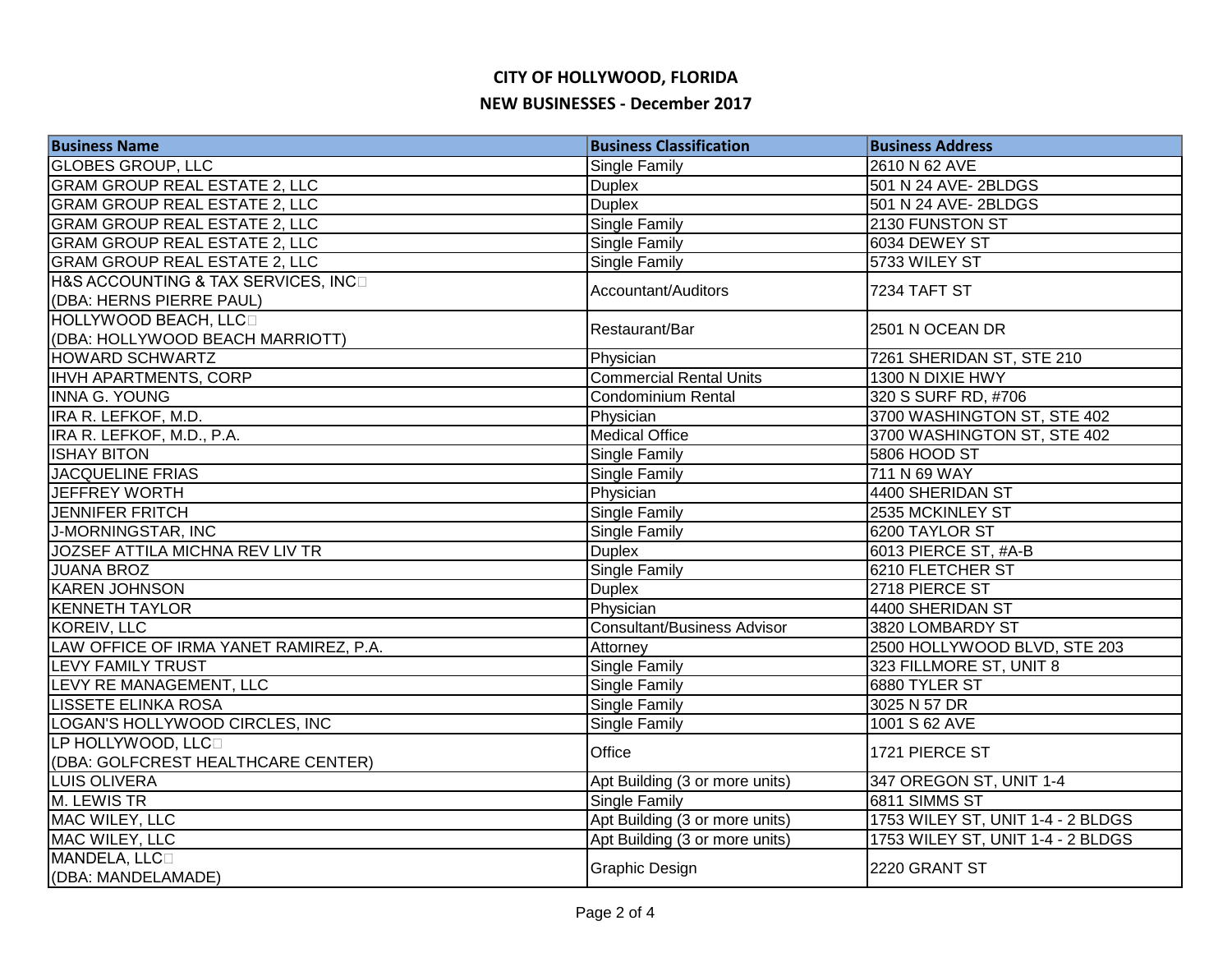| <b>Business Name</b>                   | <b>Business Classification</b> | <b>Business Address</b>    |
|----------------------------------------|--------------------------------|----------------------------|
| MAR IL USA INVESTMENTS, LLC            | Single Family                  | 1927 RODMAN ST-2BLDGS      |
| MAR IL USA INVESTMENTS, LLC            | <b>Single Family</b>           | 1927 RODMAN ST-2BLDGS      |
| MARAIRA, LLC                           | Apt Building (3 or more units) | 1842 JOHNSON ST-2BLDGS     |
| <b>MARAIRA, LLC</b>                    | <b>Duplex</b>                  | 1842 JOHNSON ST-2BLDGS     |
| MARITZA Y. NIEVES                      | Single Family                  | 5700 SHERIDAN ST           |
| <b>MARK FOXWELL</b>                    | <b>Duplex</b>                  | 6127-6129 LINCOLN ST       |
| MATYST, LLC                            | Apt Building (3 or more units) | 5731 FLAGLER ST            |
| <b>MENACHEM KARP</b>                   | <b>Single Family</b>           | 3916 CLEVELAND ST          |
| MICHAEL J. TAGLIARENI                  | Dentist/Orthodontist           | 4461 SHERIDAN ST           |
| MICHELE PIERRE LOUIS, CORPO            | Grocery/Convenience Store      | 3288 STIRLING RD           |
| (DBA: KWIK STOP)                       |                                |                            |
| <b>MITCHELL RIMLAND</b>                | Condominium Rental             | 320 S SURF RD, #206        |
| MR. HICKS LANDSCAPING, LLC             | Lawn Maintenance               | 3090 SHERIDAN ST           |
| NIKOLAY GOLOVINOV                      | Single Family                  | 518 N 24 AVE               |
| <b>NOGA SEDAGHATI</b>                  | <b>Single Family</b>           | 3530 N 46 AVE              |
| <b>OLEG PEREKOLSKIY</b>                | Single Family                  | 1609 RODMAN ST             |
| OLGA CENADIC, P.A.                     | Attorney                       | 2401 S OCEAN DR, #307      |
| PALERMO MOTORS, INC                    | <b>Auto Sales</b>              | 1300 S STATE ROAD 7        |
| <b>PAPI'S MOTORS, LLC</b>              | <b>Auto Sales</b>              | 5842 DEWEY ST              |
| PAZ GLOBAL, INC                        | <b>Broker/Real Estate</b>      | 1946 TYLER ST              |
| PEST PRO SERVICES, LLC                 | Pest Control                   | 4801 POLK ST               |
| PETER P. VENTRE                        | Physician                      | 7261 SHERIDAN ST, STE 210  |
| PLATINUM PLATTERS BBQ AND SEAFOOD, LLC | Small Vendor/Mobile            |                            |
| RAMIO, LLC                             | <b>Duplex</b>                  | 1943 GARFIELD ST, #1-2     |
| RAR 32, LLC                            | Apt Building (3 or more units) | 1637 JOHNSON ST, #1-3      |
| RESEARCH CENTERS OF AMERICA, LLC       | <b>Medical Office</b>          | 7261 SHERIDAN ST, STE 210  |
| <b>RINA ORRACA</b>                     | Single Family                  | 1420 N 65 TER              |
| <b>ROKSHANA BEGUM</b>                  | <b>Single Family</b>           | 301 N 67 AVE               |
| <b>RONIOZ</b>                          | <b>Duplex</b>                  | 5919 ARTHUR ST, #1-2       |
| <b>RONIOZ</b>                          | <b>Duplex</b>                  | 5923 ARTHUR ST             |
| <b>SAMANTHA L. CARTER</b>              | Veterinarians                  | 2864 HOLLYWOOD BLVD        |
| <b>SANJITA MILON</b>                   | Single Family                  | 6201 TYLER ST              |
| SASTHOM INVESTMENTS, INC               | Restaurant/Bar                 | 329 JOHNSON ST             |
| SCHWARTZ'S DELI & GRILL NO 2, LLCD     | Restaurant/Bar                 | 1821 MAYO ST               |
| (DBA: SCHWART'S DELI & GRILL)          |                                |                            |
| SENSATION PLUS TAX SERVICES, INC       | Office                         | 6521 PEMBROKE RD           |
| <b>SERGEY GULYAEV</b>                  | Condominium Rental             | 3951 S OCEAN DR, UNIT 1803 |
| SHEIKH BROTHERS, LLC                   | <b>Single Family</b>           | 7380 OWENS CT              |